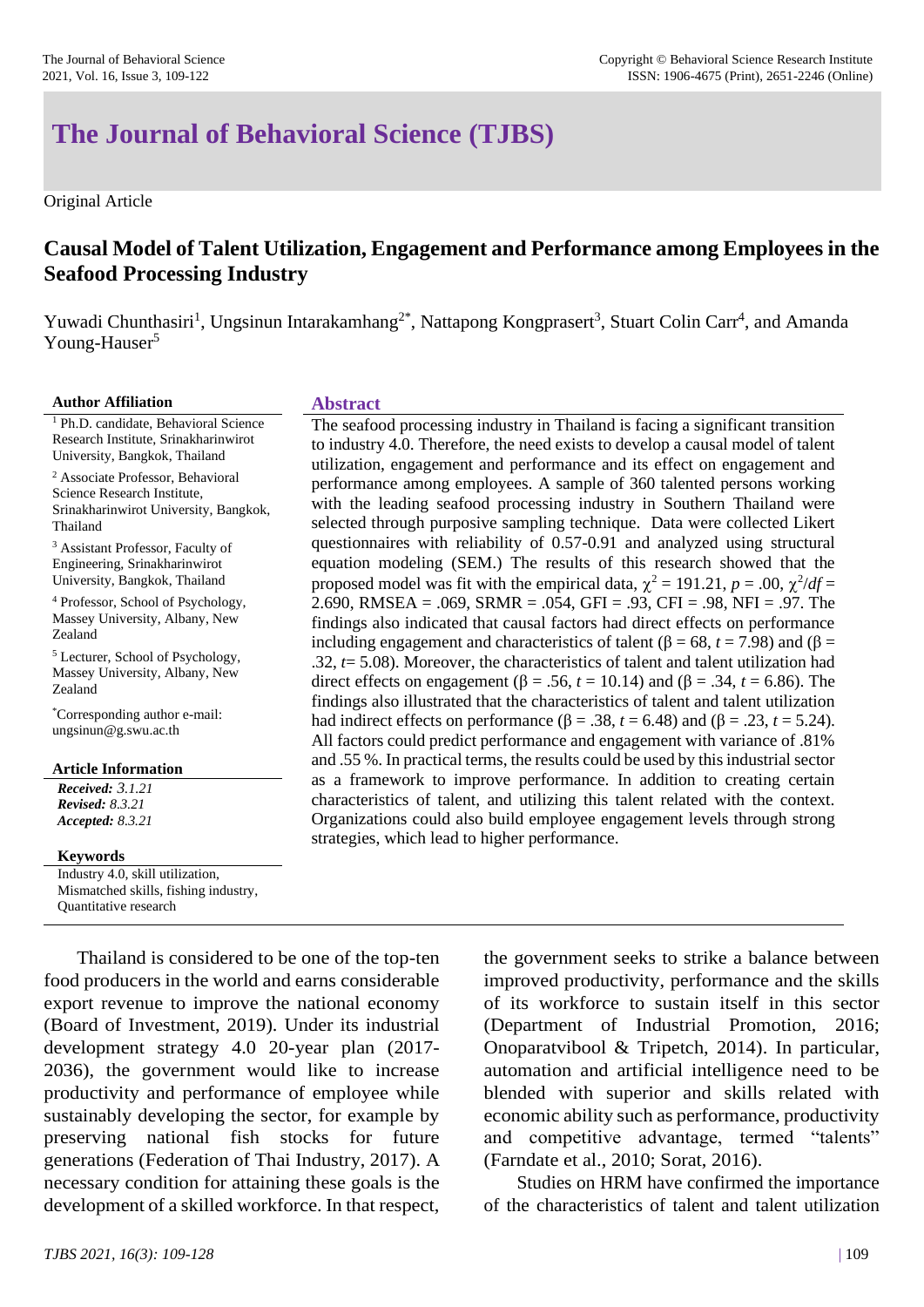that it plays an important role in increasing performance and productivity industry sector (Aina & Atan, 2020; Fadhila et al., 2020; Gallardo-Gallardo et al., 2013; Jiang et al., 2012; Pholphirul & Rukumnuaykit, 2017; Silzer & Church, 2010; Tansley, 2011). For instance, the empirical research of Pholphirul and Rukumnuaykit (2017) reported that skills, knowledge and abilities effect the productivity and performance. Furthermore, Jiang et al. (2012) pointed out that talent utilization intends to enhance employees' abilities, motivation and opportunity to perform their work tasks, which is associated with a rang positive outcomes link productivity and performance. Also, the research of Saks (2006) indicated that employees with perceived high organizational support through talent utilization, they reciprocate with their engagement of both work and organizational engagement, which can effect on performance. So, the aims of this study were to develop the causal model of talent utilization and performance and its effect on engagement and performance among employee working in the seafood processing industry. This is the starting point for developing the competitive potential of the Thai processed seafood industry in creating the characteristics of talent and utilizing talent which link to engagement and performance. By taking into account the specific type of industry and the context of development through Industry 4.0. In order to be able to apply to manage and develop talents to consist with the need of labor market which will be beneficial to individual, organization, social, and country.

# **Theoretical Background and Hypotheses Development**

Talent is the reservoir of skills, knowledge, and abilities to acquire valuable human capital which is embodied in the ability to perform employee so as to produce economic value (Farndate et al., 2010). A talented individual can be able to perform excellently to help the organization attain goal (Garavan et al., 2012). Armstrong and Baron (2002) suggested that the organizations should focus on the importance of human resources in a workplace tends to utilize human resources in order to maximize the benefits by increasing performance and engagement. And meanwhile a workplace environment should enhance the well-being of employees by fostering both external and internal factors (Phra Brahmagunabhorn, 2010).

# **The Characteristics of Talent, Engagement and Performance**

A talented individual is described as a person who has qualities such as motivation, skills, abilities, and experiences to effectively perform tasks and enhance their performance. (Gallardo et al., 2013; Silzer & Church, 2010). In addition, it is believed that having the potential to make work more challenging than their colleagues, whilst demonstrating different motivations and needs than others and more normal (Vloeberghs et al., 2003). Moreover, highly skilled individuals can improve employee engagement, especially emotional intelligence, which has a strong effect on employee engagement. Also, emotional intelligence effects on performance through employee engagement, which involves positive emotions of vigor, dedication, and absorption (Karatepe, 2013; Sarangi & Vats, 2015). Empirical evidence has demonstrated that cognitive ability, creativity, psychomotor skills, and emotional intelligence affect performance (Tansley, 2011). Intellectual ability in particular is a strong predictor of performance (Schmidt & Hunter, 1998). While Haskel and Pereira (2003) stated that higher skill levels were associated with the production of higher quality products.

There are five key characteristics of this study to identify the characteristics of talent. First, a global mindset is required. According to Deloitte (2018), this skill is especially important due to the growth of technology, expanding the market to foreign countries and diversity in the workplace. It is a skill related to a multicultural, cross-cultural, and global context. Yende (2010) found that global mindset was a relationship with performance. Second, the ability to work with data and technology skills, Aulbur et al. (2016) stated that the skills are an important to develop Industry 4.0. Deloitte (2018) indicated that this feature as the knowledge and ability to create specialized tasks. Also, Fadhila et al. (2020) suggested that technological skills must be related with the aspects of competitiveness. Maisiri et al. (2019) confirmed that the knowledge of advanced technologies is not intended to replace humans for improved productivity. In addition, Pholphirul and Rukumnuaykit (2017) found that technological skills were statistically significant for the development of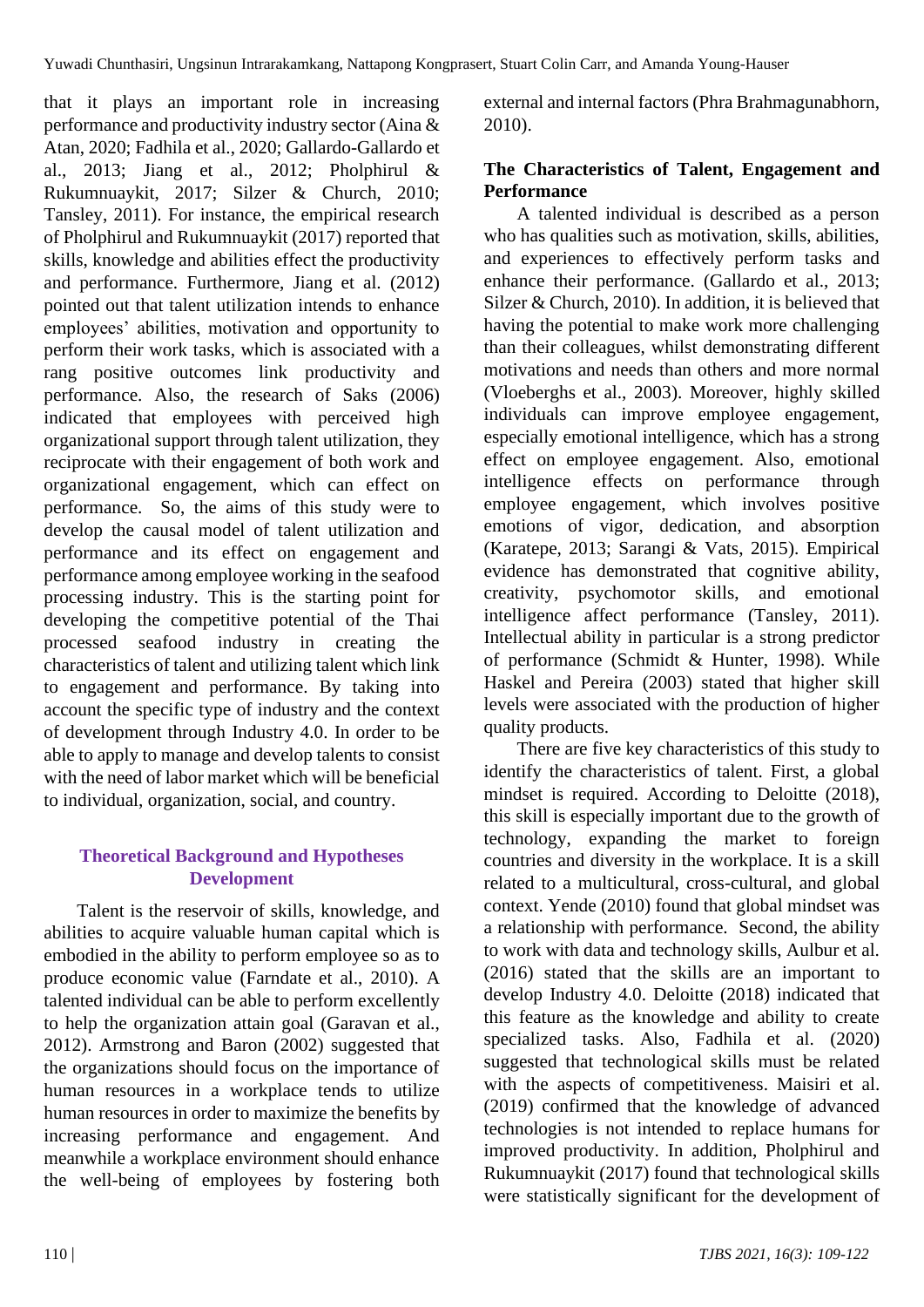labor productivity in the industrial sector and the most necessary for both professional work and production line workers. On the other hand, Thailand still lacks skills in this area and does not respond to technological changes during the production process. Third, problem sensitivity and complex problemsolving skills are important skills in terms of industrial change and the skills are a part of cognitive ability which affect performance (Aulbur et al., 2016; Tansley, 2011).

Fourth, entrepreneurial skills are the knowledge and skills to support the success in creating opportunities or ideas in the organization (Deloitte, 2018). People with entrepreneurial skills are creative, innovative, and highly responsible, as well as being a person who is responsible for the high performance and engagement. (Hecklau et al., 2016). Fifth, personal and social skills can promote more effective work (Office of the Education Council, 2010). And it effects on employee engagement (Sarangi & Vast, 2015). Pholphirul and Rukumnuaykit (2017) found that these skills are statistically significant for professional labor which affects overall labor productivity growth. Chunthasiri (2020) stated these skills are increasingly important when developing Industry 4.0 and that technology cannot replace these skills because these skills are based on human emotions. Asian Development Bank (2021) also supported that in particular, the industry will require an increase in the number of workers with social skills. Furthermore, the literature review found that the industrial sector was the most lacking in intellectual and behavioral skills, such as personal and social skills (Pholphirul & Rukumnuaykit, 2017). Their personal and social skills may still be lacking in 2036 (Office of the Education Council, 2010). In addition, Aulbur et al. (2016) indicated that problem sensitivity and complex problem-solving skills and personal and social skills are continually growing in demand and increasing importance.

### **Engagement and Performance**

Engagement has become a key factor in the world of business and organizations recognize that a highly engaged workforce can increase their productivity and bottom-line performance (Markey, 2016; Tran, 2018). Ariussanto et al. (2020) found that engagement impacts significantly toward the individual performance. Saks (2006) asserted that engagement can be measured via two related, yet distinct constructs: work engagement and organizational engagement. Work engagement – individuals are psychologically present for their work roles and organizational engagement – individuals are psychologically present by performing in a way that positively contributed to organizational growth. Saks (2006) also supported the notion that work engagement and organizational engagement differed significantly, so it should be separated into two forms of employee engagement. Harter et al. (2002) in their meta-analysis of 7,393 business units, covering three companies, identified the relationship between engagement and productivity, which ultimately lead to the increased likelihood of business success. Moreover, SHRM Foundation (2012) found that employees had a high level of engagement and tends to result in high performance. Cook (2008) reported the research results on Professional Service Company. They found that highly engaged employees resulted in an increased performance of 17%. Additionally, Patro (2013) mentioned that engagement affected employee performance, such as engaged employees work harder, are more loyal and more likely to go the 'extra mile' for the corporation. Engagement has been an 'illusive force' that motivates individuals to achieve higher levels of performance. Similarly, Demerouti and Cropanzano (2010) confirmed that work engagement is an important element for an organization as it contributes to an increased performance.

### **Talent utilization, Engagement and Performance**

The utilization of the talents of employees has been developed through a talent management system (Noelle et al., 2004). It has two main aspects: (1) process perspective/ investing in the activities of talent management, which ensures that human capital affect productivity or performance (Eketu, 2015); and (2) building people with the key characteristics or as required by the organization (Singh et al., 2012). Talent utilization is also about the most effective application of skills in the workplace to maximize performance through the interplay of the number of key agents and the use of a range of human resources management and working practices (Scottish Government Social Research, 2008). Jiang et al. (2012) argued that that the activities of talent management intended to enhance employees' abilities, motivation and opportunity to perform their work tasks, which is associated with a rang positive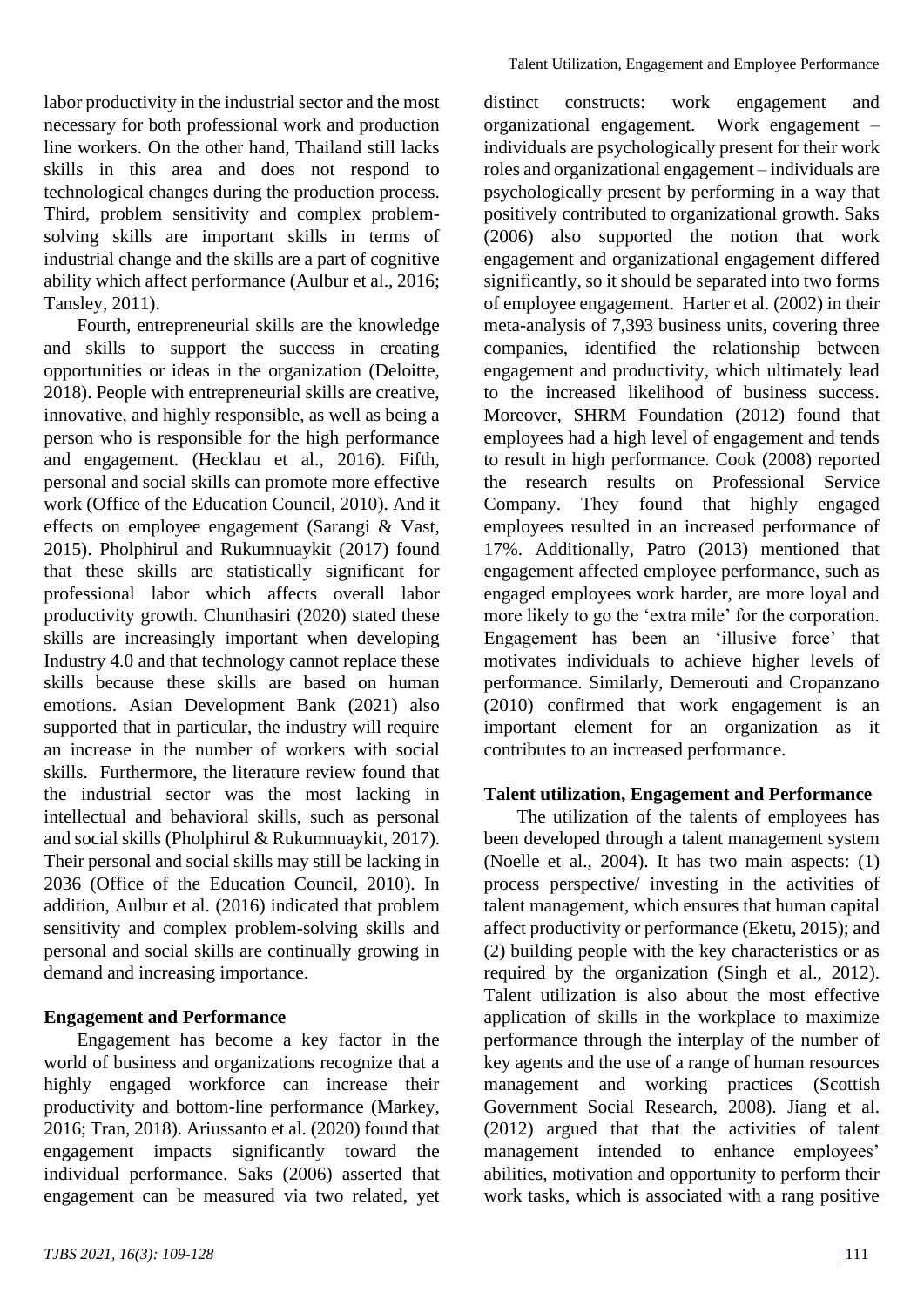outcomes link productivity and performance. Similarly, Collings and Mellahi (2009) stated that the organizations have a talent utilization system, which can enhance performance and productivity. Saks (2006) explained the relationship between the activities of utilizing talent that employees who perceived high levels of organizational support, such management, administration, and development to employees, they are more likely to experience greater levels of both work and organizational engagement, which can lead to improved performance. Aina and Atan (2020) also strongly supported that most organizations acknowledge the importance of talent management practices, in order to improve their performance and to create a sustainable competitive advantage.

There are four strategies for talent utilization studied in this research. First, discovering and attracting new talent involves identifying potential employees, making employment offers to them and trying to persuade them to accept those offers. Organizations enhance their engagement performance by maximizing the person-job fit (Patro, 2013; Sekiguchi, 2004). Furthermore, attracting employees can influence the engagement of future employees. If the organization may also design jobs specifically to engage employees, such as challenging work assignments. The recruitment of talented people should fit with the organization: at the right time, the right position, and the right place for the right opportunity. It improves the performances of individuals, teams, and organizations (Vance, 2006). On the other hand, the study of Aina and Atan (2020) found that attracting talent had no relationship with performance because it without having a clear policy and practice of attraction. Second, training and development opportunities or experiences; that is, organizations with high levels of engagement provide employees with opportunities to develop their abilities, learn new skills, acquire new knowledge, and realize their potential. It also contributes to employee engagement. Training will help new and current employees acquire the knowledge and skills to perform their jobs (Intarakamhang & Kijthonthum, 2018; Noelle et al., 2004; Patro, 2013). Furthermore, employees who enhance their skills through training and development are more likely to engage fully in their work and exchange performance, because they derive satisfaction from mastering new tasks (Vance, 2006). In addition, Aina and Atan (2020) found that learning and development practices had significant and positive impacts on performance.

More employees with the high engagement agencies than in the low engagement agencies had positive views of the training and development opportunities available to them. (Marrelli, 2011). Besides, Noelle et al. (2004) stated that providing high potential talent challenging training and development opportunities. These activities can improve the performances of individuals, teams, and organizations. Third, employee retention by responding to the needs of talented individuals, a supportive work environment with concern to the basic needs, well-being needs, and the feelings of the employees. It fosters engaged employees (Marrelli, 2011). And retention drives organizational success such as increasing performances and productivities (Kaur, 2013; Tran, 2018). Such career development and compensation influence on the engagement of the employees (Patro, 2013). Compensation includes financial and non-financial elements that help organizations to attract the best job candidates motivate them to perform to their maximum potential and retain them on a long-term basis (Vance, 2006, p.12). On the other side, Aina and Atan (2020) found that retention was no relationship with performance because the companies do not emphasize the implementation of talent retention policies. Fourth, cultivating a work culture for socializing talent in the workplace by supervisors. According to Noelle et al. (2004) stated that cultivating a culture of feedback, coaching, and monitoring to continue improved performances. The monitoring of individuals refers to the advisory monitoring that supervisor is responsible for, also increased work-based activity, further influenced performance (Ramsay & Finney, 2006). Additionally, Stoker (2008) showed that coaching was positively related to the performance of team members. Coaching can support an employee in developing new skills, and encourages employees to solve work-related problems or focus on fixing a performance-related problem. It has been proposed as a predictor of engagement (Babcock-Roberson & Strickland, 2010; Bakker & Demerouti, 2007). In addition, a recent meta-analysis confirmed that coaching predicts the engagement of employees (Christian et al., 2011). The coaching increased overall well‐being scores by improving the ability of coaches to feel relaxed, useful and think clearly,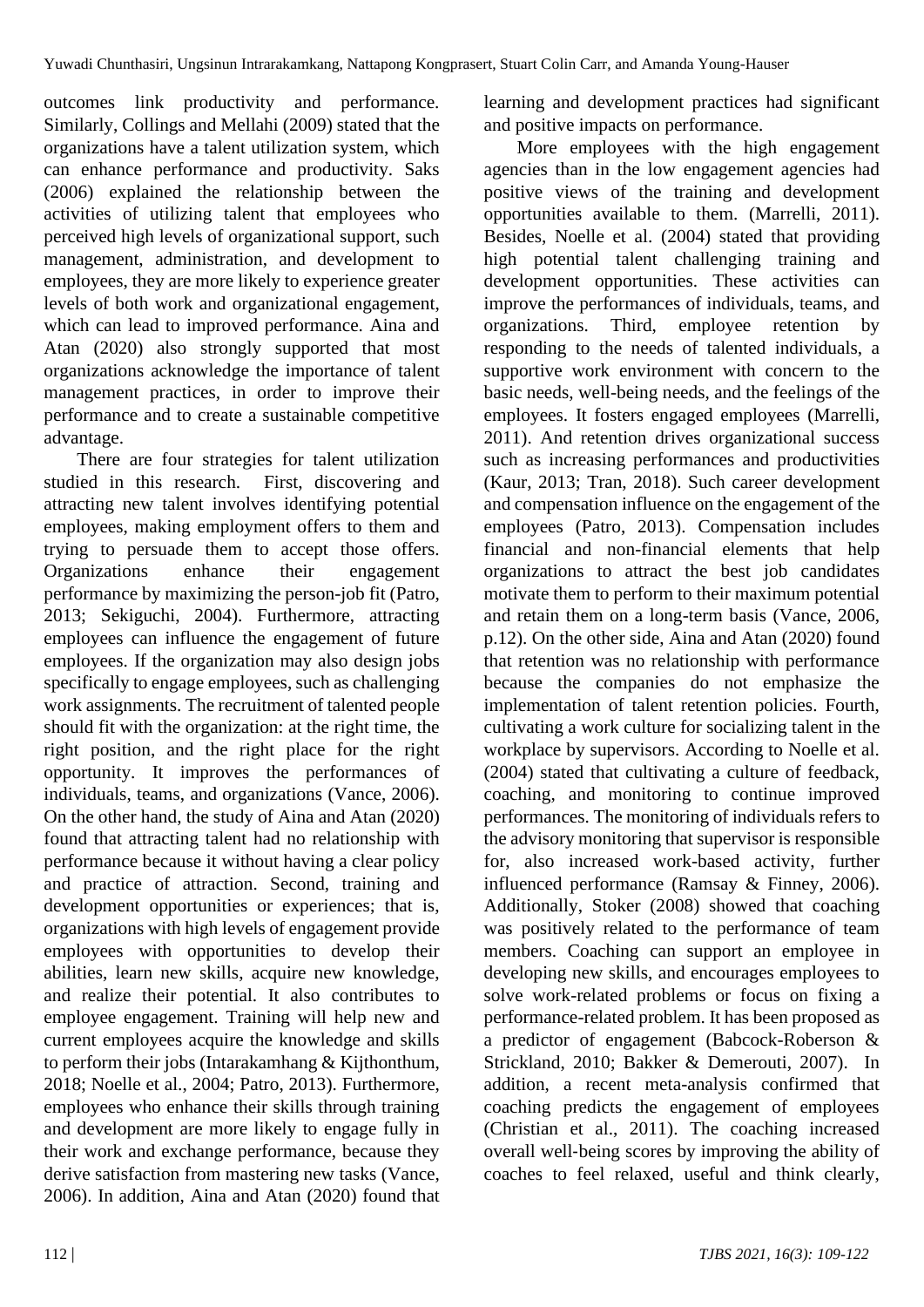leading to a rise in overall perceptions of employee engagement (Hicks et al., 2013).

To sum up, the characteristics of talent and talent utilization improve and enhance employee engagement and performance. Moreover, the characteristics of talent and talent utilization have a strong effect on employee performance through employee engagement. Engagement can also improve performance. This study was aimed to investigate the causal model of talent utilization, engagement and performance and its effect on engagement and performance among employee working in the seafood processing industry.

# **The Conceptual Framework**

Based on the concept of the characteristics of talent, talent utilization and previous empirical studies (Aina & Atan, 2020; Ariussanto et al., 2020; Armstrong & Baron, 2002; Eketu, 2015; Farndate et al., 2010; Gallardo et al., 2013; Garavan et al., 2012; Karatepe, 2013; Noelle et al., 2004; Patro, 2015; Pholphirul & Rukumnuaykit, 2017; Saks, 2006; Sarangi & Vats, 2015, Silzer & Church, 2010; Singh et al., 2012). The following conceptual framework in Figure 1 and hypotheses modeling demonstrates the causal model of talent utilization, engagement and performance among employees in the seafood processing industry.

The variables used in the study included the following: (1) exogenous variables, such as the characteristics of talent and talent utilization. These variables were based on the results of a previous qualitative study that examined a specific type of industry in the context of development through Industry 4.0 (Chunthasiri, 2020); and (2) endogenous variables, such as employee engagement and performance, which were built on various existing theories (Opatha, 2015; O'Donnel & O' Brien, 2000; Sake, 2006).

Main hypothesis (H): the causal model of talent utilization, engagement and performance among employees working in the seafood processing industry is consistent with the empirical data. The following sub- hypotheses are formulated:

- H1: The characteristic of talent has direct effects on performance.
- H2: The characteristic of talent has indirect effects on performance through engagement.
- H3: Talent utilization has direct effects on performance.
- H4: Talent utilization has indirect effects on performance through engagement.
- H5: Employee engagement has direct effects on performance.

# **Figure 1**

*The Conceptual Framework for the Causal Model of Talent Utilization, Engagement and Performance among Employees in the Seafood Processing Industry.*

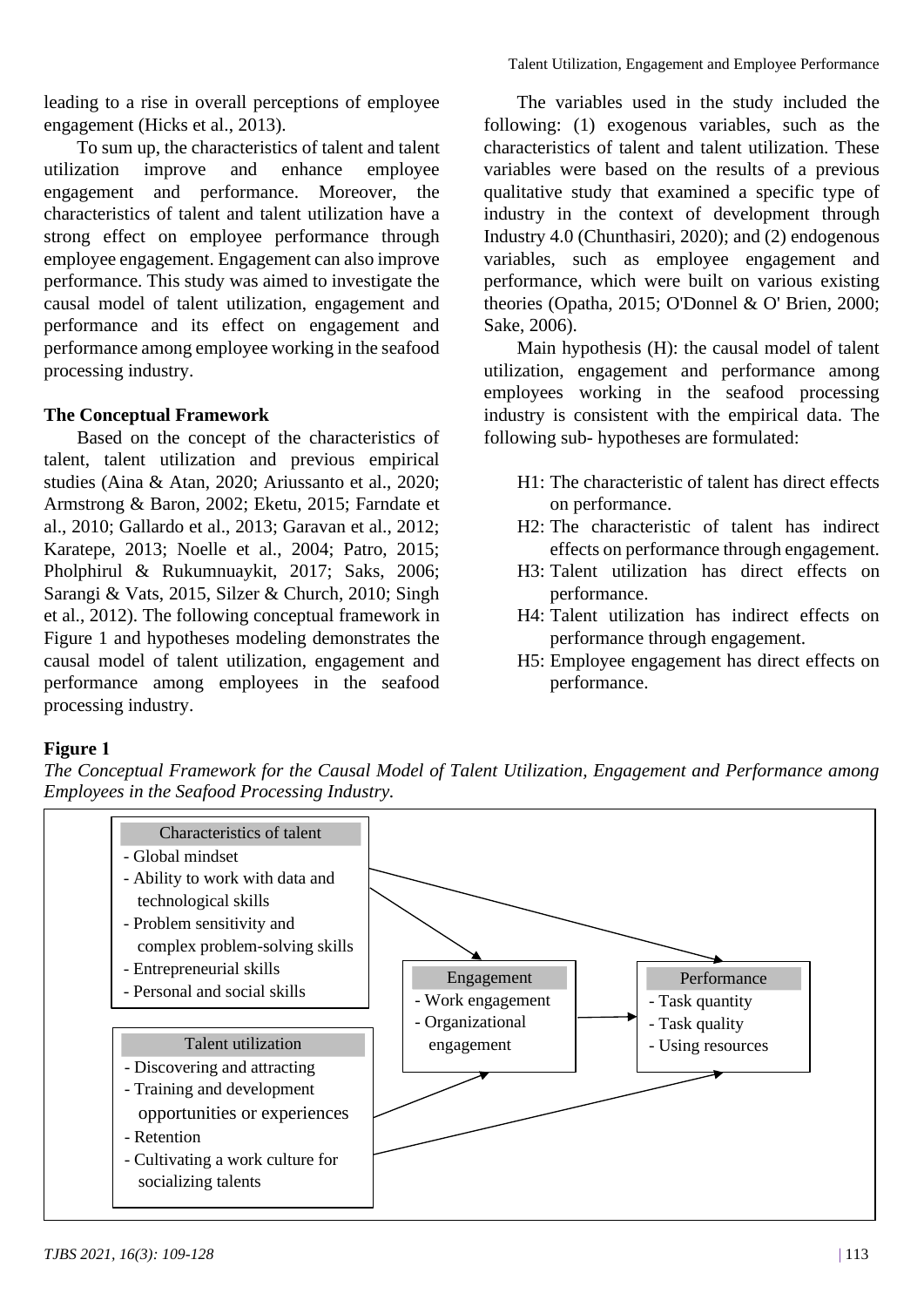# **Method**

### **Geographical Location and Participants**

This study was specific to the seafood processing industry since this type of industry is ranked as 1 in 10 of the target industries in driving economic growth and employment according to Industry 4.0 strategy of Thailand and this research was also based on the leading seafood processing industry in southern Thailand, an area-based seafood processing industry, especially the lower southern region (SMEs Promotion, 2015).

Then, setting the criteria of industry target group were selected based on the following factors: (1) having a talent management system; (2) products exported to international markets; (3) receiving awards for administration and management, especially human resources; and (4) be voluntary. After that the participants were selected based on purposive sampling, a non-probability-based sampling technique. According to Passmore and Bakker (2005) suggested that the research in organization when the desired population for the study is rare or very difficult to recruit for a study. It should select a person with specific qualifications. The criteria included in this study included: (1) skilled Thai labor; (2) working in assembly line production; and (3) an educational level of at least a secondary educational level. A total of 540 talented persons passed the criteria. The questionnaire was sent to 540 eligible participants. This is, because data collection during the economic downturn resulted in the organization to adjust the production process and difficult to collect the data. The number of questionnaires returned with 360 participants which were considered sufficient in SEM analysis. Such Kline (2005) proposed that the sample size must be at least 20 people per one observed variable for confirmatory factor analysis and to test a structure model. This study had 14 observed variables. So, a minimum sample size was 280 participants.

# **Measurements**

There were 4 measurements in this research.

1. The characteristics of talent in the seafood processing industry of Thailand for the Industry 4.0 scale. This 29-item scale examines the characteristics of talent in the seafood processing industry of southern Thailand for Industry 4.0 was used. The scale was developed by the researcher in a previous empirical pilot study based on the qualitative research (Chunthasiri, 2020). There were five dimensions

included: (1) global mindset; (2) ability to work with data and technological skills; (3) problem sensitivity and complex problem-solving; (4) entrepreneurial skills; and (5) personal and social skills. All items were scored using a five-point Likert scale, ranging from one (strongly disagree) to five (strongly agree). The reliability of the scale in terms of overall dimensions was .95 and the overall loading factors from .57 to .79.

2. Talent utilization in the seafood processing industry of southern Thailand on the Industry 4.0 scale. This 24-item scale was also developed by the researcher and based on the same empirical study (Chunthasiri, 2020). This questionnaire consisted of four dimensions: (1) discovering and attracting; (2) training and development opportunities or experiences; (3) retention; and (4) cultivating work culture that fosters talent in the workplace. All items were scored using a five-point Likert scale, ranging from one (strongly disagree) to five (strongly agree). The reliability of the scale on overall dimension was .96 and overall loading factors from .67 to .91.

3. Engagement scale. This 15-item scale was developed by the researcher and based on literature using the dimension of employee engagement (Sake, 2006) to measure the dimensions of work and organizational engagement. This questionnaire included two dimensions: (1) work engagement; and (2) organizational engagement. Based on a five-point Likert scale, ranging from one (strongly disagree) to five (strongly agree). The reliability of the scale for overall dimension was .92 and overall loading factors from .60 to .84.

4. Performance scale. This 14-item scale was developed by the researcher and was based on the concept and definition provided by Opatha (2015), and O'Donnel and O'Brien (2000). There were three dimensions included: (1) task quantity; (2) task quality; and (3) resource usage. This questionnaire is also based on a five-point Likert scale, ranging from one (strongly disagree) to five (strongly agree). The overall reliability of the scale was .91 and the overall loading factors from .71-.91.

# **Data Analysis**

Pre-analysis checks were carried out on the data set on missing data outliers, linearity skewness, kurtosis with  $p > 0.05$  indicate that the data were normal. And checking multi collinearity, the bivariate correlations lover than  $r = 0.85$  was no multi collinearity problem (Kline, 2005). Then, testing the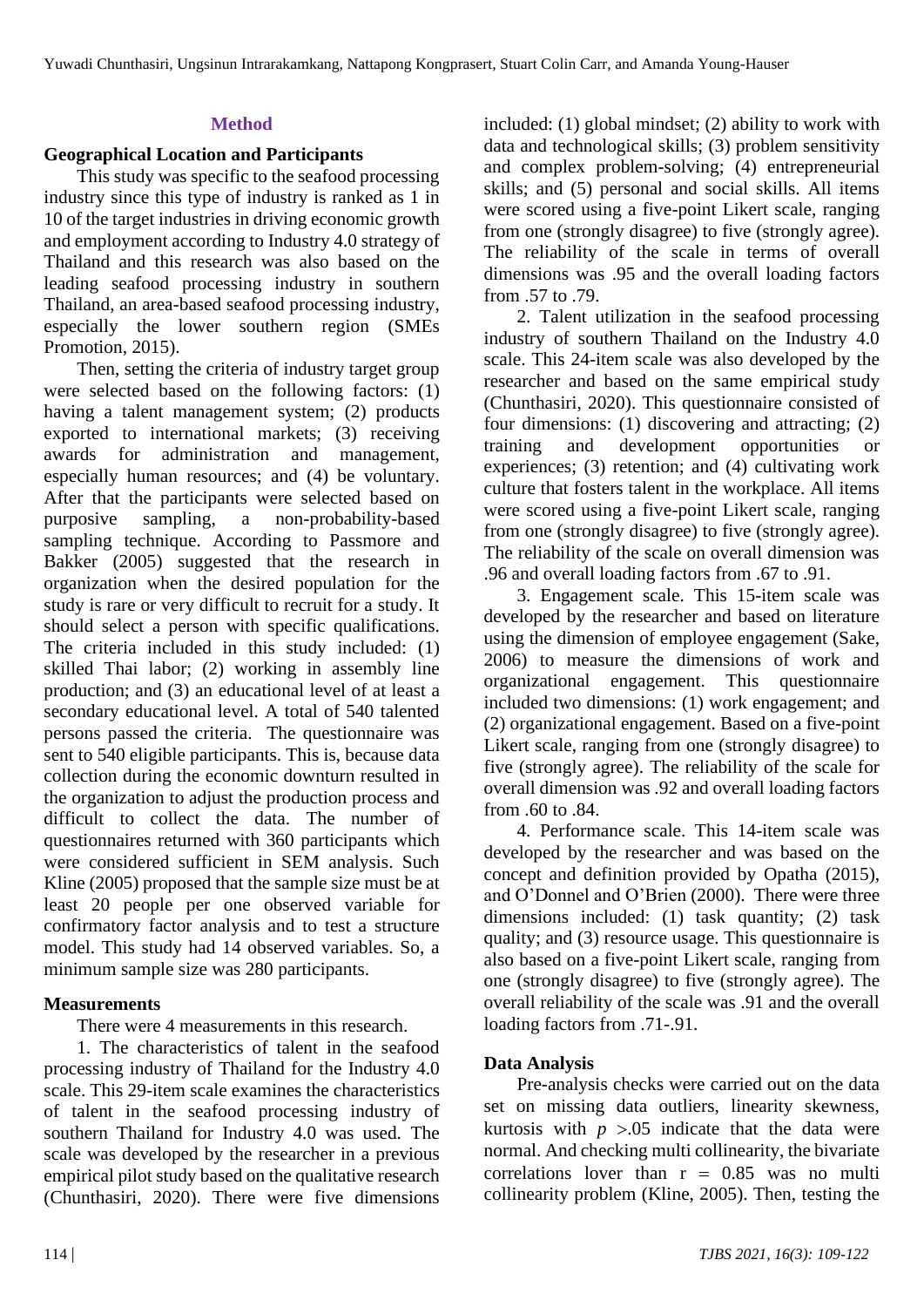causal relationship model and the hypotheses testing were used SEM with LISREL program. Moreover, statistical values included: 1) Chi-Square  $(\chi^2) p > .05$ , 2) Chi-Square/df ratio  $(\chi^2/df) < 5$ , 3) Root Mean Square Residual (RMSEA)  $\leq$  .80, 4) Root Standardized Mean Square Residual (SRMR) < .08, 5) Good of fit index (GFI) >.90, 6) Comparative Fit index (CFI)  $> 0.90$ , and 7) Normed Fit Index (NFI)  $> 0.90$ (Kline, 2005; Hu & Bentler, 1999). The reliability was set at 95% or at a statically significant level of .05 for testing the research hypotheses.

#### **Ethical Issues**

With regard to the respect for human dignity of the participants, ethical approval for the research was granted by the Ethics Committee of Srinakharinwirot University, Thailand. (Ethical clearance number: SWUEC/E-157/2561) and informed consent was obtained from all of the participants.

#### **Results**

According to Table 1, testing assumption of normality indicated that p-value were greater than .05. These data of each observed variable was normal distributed. Bivariate analysis is the analysis of the correlation between the study variables to check for multi collinearity. It showed the correlation efficient between .09-.84 which was lower than .85. Therefore, there was no multi collinearity problem in Table 2. It was suitable to analyze the structural equation model.

The results of testing the causal model of talent utilization, engagement and performance among employees working in the seafood processing industry. Table 3 and Figure 2 showed that the model was consistent with the empirical data  $\chi^2 = 191.21$ , *df*  $= 71$ ,  $(p = .00)$ ,  $\chi^2/df = 2.690$ , RMSEA = 069, SRMR  $= .054$ , GFI = .93, CFI = .98, NFI = .97. The results of the effects of the causal model of talent utilization, engagement and performance among employees working in the seafood processing industry indicated that causal factors had direct effects on performance including engagement and characteristics of talent (β = 68, *t* = 7.98) and (β =.32, *t* = 5.08. Besides, the characteristics of talent and talent utilization had direct effects on engagement (β = .56,  $t = 10.14$ ) and ( $\beta = 0.34$ ,  $t = 6.86$ ). The findings also illustrated that the characteristics of talent and talent utilization had indirect effects on performance ( $β = .38$ ,  $t = 6.48$ ) and (β  $= .23$ ,  $t = 5.24$ . All factors could predict performance and engagement with variance of .81% and .55 %.

The hypotheses testing indicated that the characteristics of talent had direct effects on performance (β =.32, *t* = 5.08), providing support for H1. Moreover, the characteristics of talent had indirect effects on performance through engagement ( $\beta$  =.38,  $t = 6.48$ ), providing support for H2. In contrast, talent utilization had no direct effects on performance  $(\beta = -.04, t = -.85)$ , providing unsupported for H3. At the same time, talent utilization had indirect effects on performance through engagement ( $\beta = .23$ ,  $t = 5.24$ ), providing supported for H4. Also, employee engagement had direct effects on performance ( $\beta$  = .68, *t* = 7.98), providing support for H5.

#### **Table 1**

*Means, Standard deviation, Skewness and Kurtosis of Observed Variables*

| Variable                                             | Mean | S.D. | <b>Skewness</b> | Kurtosis | $p$ -value |
|------------------------------------------------------|------|------|-----------------|----------|------------|
| - Global mindset                                     | 4.02 | .52  | $-.02$          | $-.09$   | .95        |
| - Ability to work with data and technological skills | 4.11 | .52  | $-.05$          | $-16$    | .78        |
| - Problem sensitivity and Complex problem-solving    | 3.88 | .50  | $-.03$          | $-.02$   | .96        |
| - Entrepreneurial skills                             | 4.14 | .49  | $-.04$          | $-.14$   | .84        |
| - Personal and social skills                         | 4.16 | .44  | $-.03$          | $-.15$   | .85        |
| - Discovering and attracting                         | 3.75 | .65  | $-.03$          | $-.11$   | .93        |
| - Training and development                           | 3.35 | .75  | $-.01$          | $-.04$   | .99        |
| - Retention                                          | 3.45 | .71  | $-.02$          | $-.06$   | .99        |
| - Cultivating a work culture for socializing talents | 3.61 | .69  | $-.04$          | $-.10$   | .90        |
| - Work engagement                                    | 4.08 | .52  | $-.05$          | $-.19$   | .73        |
| - Organizational engagement                          | 3.81 | .60  | $-.04$          | $-.15$   | .82        |
| - Task quantity                                      | 4.08 | .57  | $-.09$          | $-.15$   | .69        |
| - Task quality                                       | 3.92 | .50  | $-.03$          | $-.12$   | .91        |
| - Using Resources                                    | 4.17 | .58  | $-.14$          | $-.43$   | .07        |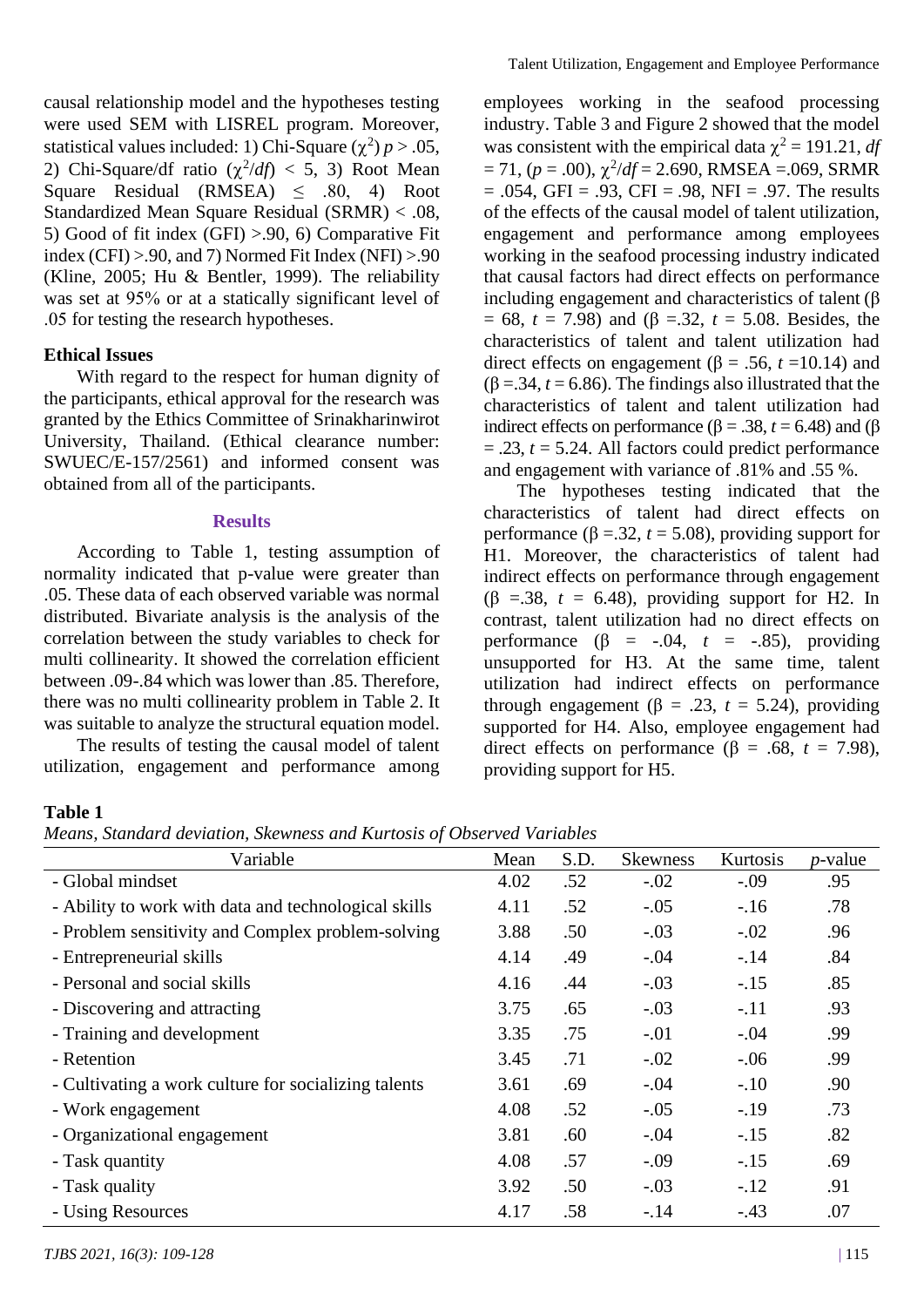Yuwadi Chunthasiri, Ungsinun Intrarakamkang, Nattapong Kongprasert, Stuart Colin Carr, and Amanda Young-Hauser

## **Table 2**

*The Correlation Between the Study Variables*

| Variables | <b>GL</b> | IT     | <b>SE</b> | EM     | <b>PS</b> | AT     | TD     | RE     | <b>CU</b> | TK     | <b>OR</b> | QN     | QL     | RE   |
|-----------|-----------|--------|-----------|--------|-----------|--------|--------|--------|-----------|--------|-----------|--------|--------|------|
| GL        | 1.00      |        |           |        |           |        |        |        |           |        |           |        |        |      |
| IT        | $.61*$    | 1.00   |           |        |           |        |        |        |           |        |           |        |        |      |
| <b>SE</b> | $.56*$    | $.61*$ | 1.00      |        |           |        |        |        |           |        |           |        |        |      |
| EM        | $.65*$    | $.60*$ | $.63*$    | 1.00   |           |        |        |        |           |        |           |        |        |      |
| <b>PS</b> | $.66*$    | $.64*$ | $.66*$    | $.78*$ | 1.00      |        |        |        |           |        |           |        |        |      |
| AT        | $.33*$    | $.26*$ | $.31*$    | $.33*$ | $.35*$    | 1.00   |        |        |           |        |           |        |        |      |
| TD        | $.19*$    | $.09*$ | $.23*$    | $.20*$ | $.21*$    | $.74*$ | 1.00   |        |           |        |           |        |        |      |
| <b>RE</b> | $.26*$    | $.12*$ | $.25*$    | $.22*$ | $.24*$    | $.70*$ | $.84*$ | 1.00   |           |        |           |        |        |      |
| <b>CU</b> | $.29*$    | $.22*$ | $.30*$    | $.28*$ | $.32*$    | $.60*$ | $.68*$ | $.76*$ | 1.00      |        |           |        |        |      |
| TK        | $.39*$    | $.40*$ | $.49*$    | $.55*$ | $.57*$    | $.40*$ | $.37*$ | $.40*$ | $.45*$    | 1.00   |           |        |        |      |
| <b>OR</b> | $.29*$    | $.25*$ | $.39*$    | $.42*$ | $.41*$    | $.39*$ | $.41*$ | $.40*$ | $.40*$    | $.65*$ | 1.00      |        |        |      |
| QN        | $.37*$    | $.37*$ | $.45*$    | $.55*$ | $.52*$    | $.31*$ | $.27*$ | $.24*$ | $.32*$    | $.63*$ | .49*      | 1.00   |        |      |
| QL        | $.43*$    | $.44*$ | $.52*$    | $.56*$ | $.61*$    | $.40*$ | $.34*$ | $.34*$ | $.40*$    | $.70*$ | $.52*$    | $.72*$ | 1.00   |      |
| RE        | .44*      | $.50*$ | $.45*$    | $.54*$ | $.59*$    | $.29*$ | $.20*$ | $.23*$ | $.34*$    | $.62*$ | $.48*$    | $.58*$ | $.66*$ | 1.00 |

*Note*. GL= Global mindset, IT= Ability to work with data and technological skills, SE= Problem sensitivity and Complex problemsolving, EM =Entrepreneurial skills, PS= Personal and social skills, AT =Discovering and attracting, TD = Training and development, RE =Retention, CU= Cultivating a work culture for socializing talents, TK= Work engagement, OR = Organizational engagement, QN =Task quantity, QL= Task quality, RE=Using Resources *\*p* < .05

### **Figure 2**

*The Causal Model of Talent Utilization, Engagement and Performance among Employees Working in the Seafood Processing Industry was fit with the Empirical Data*

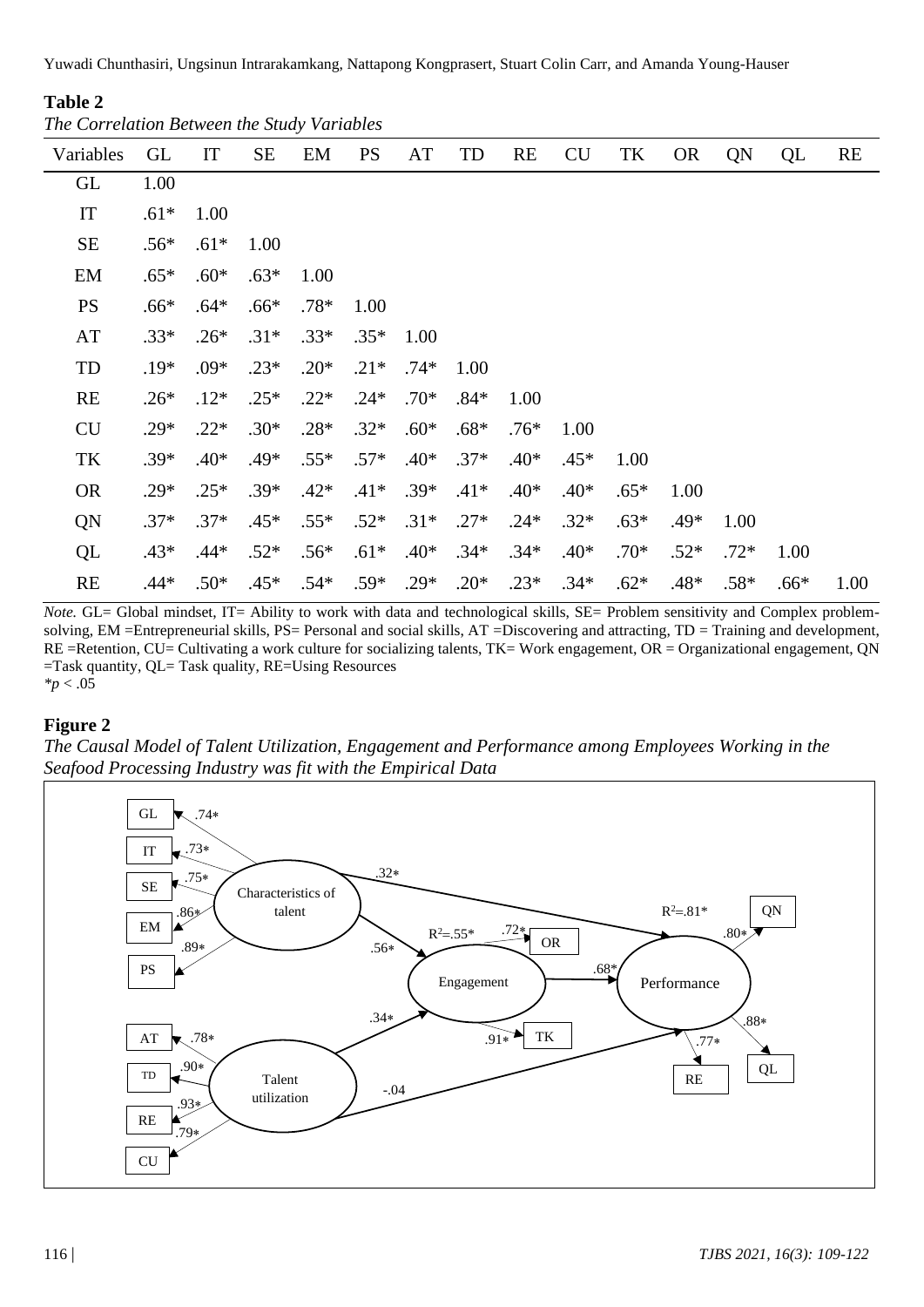#### **Table 3**

|                                                                                                                       |        | Employee engagement                |                          | Performance                        |        |        |  |  |  |
|-----------------------------------------------------------------------------------------------------------------------|--------|------------------------------------|--------------------------|------------------------------------|--------|--------|--|--|--|
| Variable                                                                                                              |        | (The coefficient of determination: |                          | (The coefficient of determination: |        |        |  |  |  |
|                                                                                                                       |        | $R^2 = .55$                        |                          | $R^2 = .81$                        |        |        |  |  |  |
|                                                                                                                       | DE     | IΕ                                 | TE                       | DE                                 | IE.    | TE     |  |  |  |
| Characteristics of talent                                                                                             | $.56*$ | $\overline{\phantom{0}}$           | $.56*$                   | $.32*$                             | $.38*$ | $.70*$ |  |  |  |
| Talent utilization                                                                                                    | $.34*$ |                                    | $.34*$                   | $-.04$                             | $.23*$ | $.19*$ |  |  |  |
| Employee engagement                                                                                                   |        |                                    | $\overline{\phantom{0}}$ | $.68*$                             |        | $.68*$ |  |  |  |
| $\chi^2$ =191.21, df = 71 (p = .00), $\chi^2$ /df = 2.690, RMSEA = .069, SRMR = .054, GFI = .93, CFI = .98, NFI = .97 |        |                                    |                          |                                    |        |        |  |  |  |

*The Summary of the Effects of The Causal Model of Talent Utilization, Engagement and Performance among Employees in the Seafood Processing Industry was fit with the Empirical Data*

*Note*. DE = Direct effect,  $IE = Indirect$  effect,  $TE = Total direct effect$ )  $* p < 0.05$ 

#### **Discussion and Conclusion**

The first hypothesis, the characteristics of talent had direct effects on performance. This result continues in line with other studies that the characteristics of talent had a significant and direct effect on performance. These findings supported the definition of talent in the world of work especially object approach, as identified by Gallardo-Gallardo et al. (2013) and Silzer and Church (2010), they stated that talent with qualities, such as motivation, skills, abilities and experiences effectively performed jobs and enhanced their performances. This result highlighted that characteristics of talented employees related with economic ability. Support for this relationship has been found in the study of Farndate et al. (2010) claimed that talents include as the most important asset that whilst skills, knowledge, and competencies to related with economic ability such productivity and performance. Also, providing support to an empirical study among Belgian companies made by Vloeberghs et al. (2003) mentioned that talent with more outstanding performances than other colleagues; that is, a high level of responsibility and self-determination at work. These results also lend support to previous research, which found that the characteristics of talent (i.e., skills, abilities and motivation) to effect performance. According to Haskel and Pereira (2003) found that higher level skills are contributory factors to better performing companies and also associated with the production of higher quality products. The construct of the characteristics of talent in this research, included a global mindset, an ability to work with data and technology skills, problem sensitivity, complex problem-solving skills, entrepreneurial skills and personal and social skills which are related to performance and can improve performance (Aulbur et al., 2016; Hecklau et al., 2016; Maisiri et al., 2019; Pholphirul & Rukumnuaykit, 2017; Tansley, 2011; Yende, 2010). Moving on the second hypothesis, the characteristics of talent had indirect effects on performance through engagement. Previous research has supported this hypothesis, especially emotional intelligence such the study of Sarangi and Vats (2015) has indicated that emotional intelligence effects on performance through employee engagement, which involves the emotional component of vigor, dedication and absorption. So, employee engagement leads to high level of energy to invest effect into challenging tasks and leading to higher job performance.

At the third hypothesis, talent utilization had direct effects on performance. This result was not consistent with the proposition that talent utilization system in an organization which can enhance performance (Collings & Mellahi, 2009). Basically, this hypothesis is explained that human resources practitioner in a workplace tends to utilize human resources in order to maximize the benefits by increasing performance (Armstrong & Baron, 2002). Meanwhile the workforce should be fostered the well-being of employees by fostering both internal and external factors (Phra Brahmagunabhorn, 2010). Based on the results of this study found that talent utilization had not the maximum benefit and it did not meet the needs of employees both internal and external needs. This is because the results have been confirmed by the suggestions and problems of the talent in the current research including: (1) the findings of discovery and attraction found that staffing talents did not consist of knowledge, ability, skill, and experience to a task position. From this situation to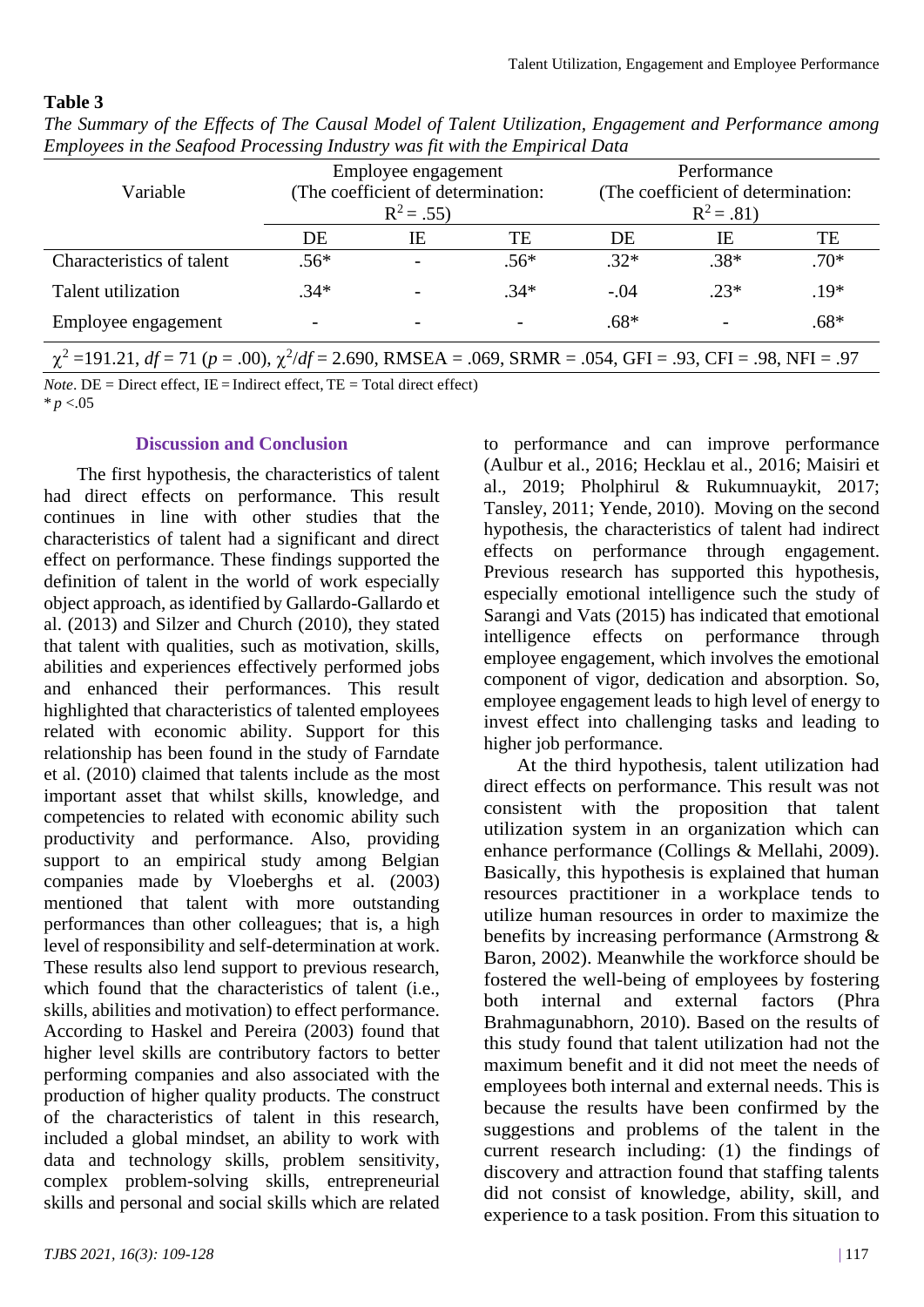support the research of Aina and Atan (2020) indicated that attracting talent without having a clear policy and practice. It was no relationship with performance Vance (2006) also stated that if the organization recruit and select talented people fit with the position, it can improve the individual performance; (2) the results of training and development indicated that the manufacturing companies provide outdated curricula and changes in the world of work, especially the context of Industry 4.0. This situation illustrated that the training and development for talented employee does not help employee to acquire the knowledge and skills to perform their jobs and does not meet the need of employee. All results of this study showed that training and development programs did not improve skills and knowledge in current jobs. Therefore, it did not affect on performance. As explained in the words of Vance (2006) that employees who enhance their skills through training and development are more likely to exchange performance because they derive satisfaction from mastering new tasks; and (3) the findings of retention found that the employment situation was insecure because the seafood processing industry was affected by the economic turndown and legal requirements, especially IUU Fishing: illegal, unreported and unregulated fishing; as a result, the industries laid off the staff and went out of business. These events had a negative effect on the perception of talented employees to talent utilization. It was the cause of talent perception bias on talent utilization. The situation of lay off the staff and shutting up the business can explain based on the perspective of Phra Brahmagunabhorn (2010) that employees feel insecure in their jobs, which does not respond to the physical needs. It can affect on their negative emotions or emotional exhaustion and it can have on their body also. Finally, it contributes to happiness at work and performance. Moreover, testing hypothesis showed that talent utilization had indirect effects on performance through engagement. This result is also supported by Saks (2006) and found that employees with perceived high organizational support, such management, administration and the development of the employees, they are more likely to experience greater levels of both work and organizational engagement, which can affect performance.

The final hypothesis, employee had direct effects on performance. This result supported the proposition that employees with a high level of engagement tends to result in a higher-level performance (SHRM Foundation, 2012). This finding is also in line with the previous research stating that employee engagement has become important for the workplace because a highly engaged workforce can increase productivity and bottom-line performance which leads to the increased likelihood of business success (Harter et al., 2002; Cook, 2008; Markey, 2013). Moreover, the research of Ariussanto et al. (2020) found that engagement effects significantly toward the individual performance.

# **Implications, Limitations and Suggestions for Future Research**

The results of this study have illustrated that by improving performance, in the addition to creating certain characteristics of talent, and utilizing this talent related with this context. The organization should also build employee engagement levels through strong strategies, which lead to higher performance outcomes. This is, because employee engagement is a variable that strongly affects performance, rather than the characteristics of talent and talent utilization. Moreover, Patro (2013) supported that engagement is a complex idea that describes the emotional connection workforces have to their job. Highly engaged individual would want to do well in their role and help the organization' success. Limitations of this research, the data were collected during the reduction of employee and restructuring of production. Because this sector affected by fisheries laws. The situation may affect employees' perception on the talent utilization system. For future research should be conducted when Thailand can deal with the legal conditions regarding IUU Fishing or the return to a normal situation. Besides, the data should be collected with other groups in the organization, including supervisors, middle management and the chief executive officer, to reduce bias in self-reporting, especially performance evaluation.

# **Conclusion**

The study concludes that engagement was the most effective in terms of performance, while talent utilization had no direct effects on performance. The results also showed that the characteristics of talent and talent utilization had an indirect effect on performance through employee engagement.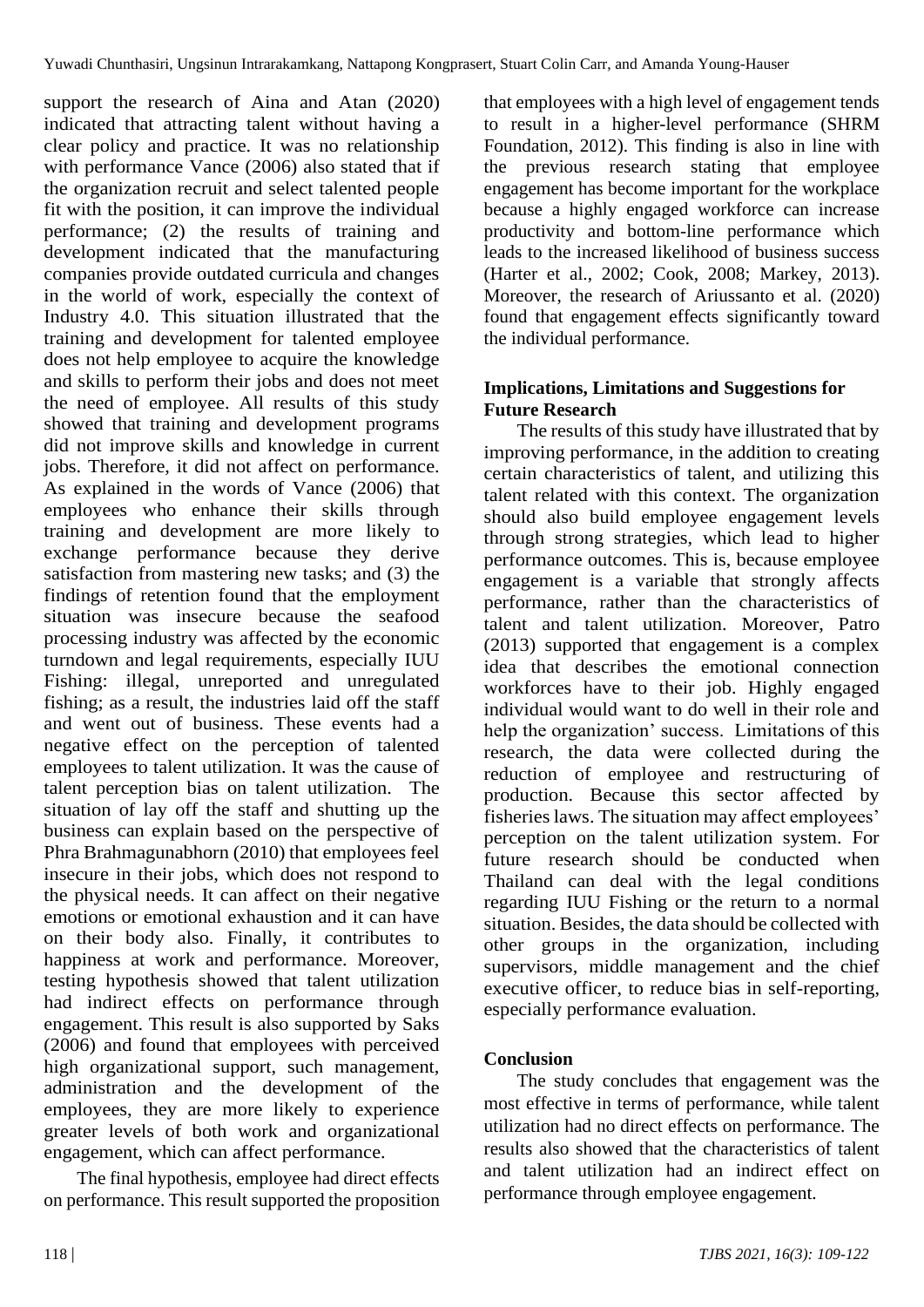Talent Utilization, Engagement and Employee Performance

Chunthasiri, Y. (2020). *Characteristics of talent and talent utilization effect on employee engagement and performance in the seafood processing industry in southern Thailand: mixed methods* 

# **Acknowledgments**

We would like to give special thanks to The Royal Golden Jubilee (RGJ) Ph.D. for supporting this research under grant PHD/0060/2559.

### **References**

- Aina, A., & Atan, T. (2020). The impact of implementing talent management practices on sustainable organizational performance. *Sustrainability, 12*, Article ID 8372; https://doi.org/10.3390/su12208372
- Ariussanto, K. A. P., Tarigan, Z. J. H., Sitepu, R. Br., & Singh, S. K. (2020). *Leadership Style, Employee Engagement and Work Environment to Employee Performance in Manufacturing Companies* [Conference session]. The 1st International Conference on Social Sciences and Humanities (ICSH 2019) October 3-5, 2019*,*  Petra Christian University Surabaya, Indonesia. https://doi.org/10.1051/shsconf/20207601020
- Armstrong, M., & Baron, A. (2002). *Strategic HRM: The key to improve business Performance*. The Cromwell Press.
- Asian Development Bank. (2021). *Reaping the benefits of industry 4.0 through skills development in Vietnam.* https://www.adb.org/sites/default/files/publicati on/671921/benefits-industry-skillsdevelopment-viet-nam.pdf
- Aulbur, W., CJ, A., & Bigghe, R. (2016). *WHITEPAPER: Skill Development for Industry 4.0*. http://www.globalskillsummit.com/Whitepaper-Summary.pdf
- Babcock-Roberson, M. E., & Strickland, O. L. (2010). The relationship between charismatic leadership, work engagement, and organizational citizenship behaviors. *The Journal of Psychology, 144*(3), 313–326. https://doi.org/10.1080/00223981003648336
- Bakker, A. B., & Demerouti, E. (2007). The Job Demands-Resources model: state of the art. *Journal of Managerial Psychology, 22*(3), 309–328. https://doi.org/10.1108/02683940710733115
- Board of Investment. (2019). Feeding the world through innovation. https://www.boi.go.th/ upload/content/TIR\_SEPT2019.pdf
- Christian, M. S., Garza, A. S., & Slaughter, J. E. (2011). Work Engagement: A Quantitative Review and Test of Its Relations with Task and Contextual Performance. *Personnel Psychology,*
- Srinakharinwirot University. http://ir
	- ithesis.swu.ac.th/dspace/handle/

*64*(1), 89–136. https://doi.org/ 10.1111/j.1744-6570.2010.01203.x

*research* [Doctoral dissertation].

- 123456789/21/browse?type=subject&order=AS C&rpp=20&value=Talent
- Collings, D. G., & Mellahi, K. (2009). Strategic talent management: A review and research agenda. *Human Resource Management Review, 19*(4), 304–313. https://doi.org/10.1016/j.hrmr.2009.04.001
- Cook, S. (2008). *The Essential Guide to Employee Engagement: Better Business Performance through Staff Satisfaction*. Kogan Page Limited.
- Demerouti, E., & Cropanzano, R. (2010). From thought to Action: Employee Work Engagement and Job Performance. In A. B. Bakker and M. P. Leiter (Eds.), *Work Engagement: A Handbook of Essential Theory and Research* (pp. 147- 163). Psychology Press.
- Deloitte. (2018). *Preparing tomorrow's workforce for the Fourth Industrial Revolution*. https://www2.deloitte.com/content/dam/Deloitte /global/Documents/About-Deloitte/gxpreparing-tomorrow-workforce-for-4IR.pdf
- Department of Industrial Promotion. (2016). *The Achievement in implementation of the Government Policy and Industrial Strategy Fiscal Year 2016*. https://www.industry. go.th/web-upload/1xff0d34e409a13ef56eea54c 52a291126/m\_magazine/12668/375/file\_downl oad/ff2fb839a8919284a7e5f59ae5dbaa93.pdf
- Eketu, A. C. (2015). Talent management and sustainable enterprise resilience among travel agencies in Port Harcourt. *The International Journal of Business & Management, 3*(8), 268-275. http://www.internationaljournalcorner.com/inde x.php/theijbm/article/view/137849/96756
- Fadhila, D., Aitouche, S., & Aksa, K. (2020). Analysis of Human Skills in Industry 4.0. *The Twelfth International Conference on Information, Process and Knowledge Management* (pp. 24-29). https://www.semanticscholar.org/paper/Analysi s-of-Human-Skills-in-Industry-4.0-Djouggane-Aitouche/8be4131e1a42decf62c1f965a42023f2f 85de8c5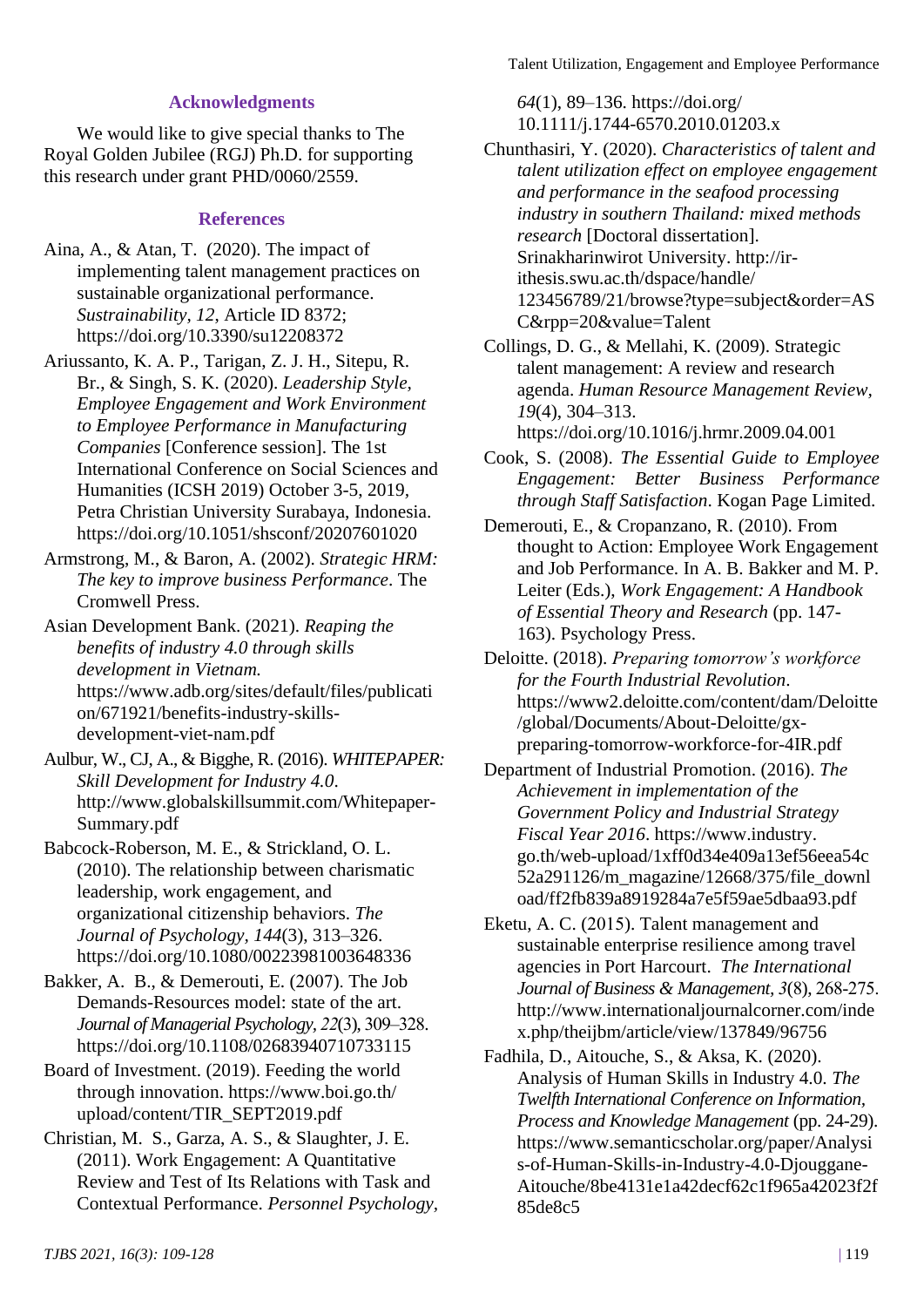Yuwadi Chunthasiri, Ungsinun Intrarakamkang, Nattapong Kongprasert, Stuart Colin Carr, and Amanda Young-Hauser

Farndate, E., Scullion, H., & Sparrow, P. (2010). The role of the corporate HR function in global talent- management. *Journal of World Business, 45*(2), 161-168. https://isiarticles.com/bundles/ Article/pre/pdf/1691.pdf

Federation of Thai Industry. (2017). *Yutthasāt kānphatthanā ʻutsāhakam Thai 4.0 raya yīsip pī (Pho ̜̄.So ̜̄. so ̜̄ngphanhāro ̜̄ihoksip - 2579)* [Industrial development strategy 4.0 Thailand 20 –year]. https://waa.inter.nstda.or.th/stks/pub/ 2017/20171114-oie.pdf

Gallardo-Gallardo, E., Dries, N., & Gonzalez-Cruz, T. F. (2013). What is the meaning of 'talent' in the world of work? *Human Resource Management Review, 23*(1), 290-300. https://doi.org/10.1016/j.hrmr.2013.05.002

Garavan, T. N., Carbery, R., & Rock, A. (2012). Maping talent development: Definition, scope and architecture. *European Journal of Training and Development, 36*(1), 5-24.

Harter, J. K., Schmidt, F. L., & Hayes, T. L. (2002). Business-unit-level relationship between employee satisfaction, employee engagement, and business outcomes: A meta-analysis. *Journal of Applied Psychology, 2*(87), 268-278. https://doi.org/10.1037/0021-9010.87.2.268

Haskel, J., & Pereira, S. (2003). *Skills and productivity in the UK using matched establishment and worker data*. https://www.researchgate.net/publication/48925 55\_Skills\_and\_productivity\_in\_the\_UK\_using\_ matched\_establishment\_and\_worker\_data

Hecklau, F., Galeitzke, M., Bourgeois, S., & Kohl, H. (2016). Holistic Approach for Human Resource Management in Industry 4.0. *Procedia CIRP, 54*, 1-6. https://doi.org/10.1016/j.procir. 2016.05.102

Hicks, B., Carter, A., & Sinclair, A. (2013). *Impact of coaching on employee well-being, engagement and job satisfaction research summary*. https://www.employment-studies. co.uk/system/files/resources/files/hrp8.pdf

Hu, L.-t., & Bentler, P. M. (1999). Cut off criteria for fit indexes in covariance structure analysis: Conventional criteria versus new alternatives. *Structural Equation Modeling, 6*(1), 1–55. https://doi.org/10.1080/10705519909540118

Jiang, K., Lepak. D., Hu, J., & Baer, J. (2012). How does human resource management influence organizational outcomes? A meta-analytic investigation of mediating mechanisms.

*Academy of Management Journal, 55*, 855-878. https://www.academia.edu/2370757/How\_does \_human\_resource\_management\_influence\_orga nizational\_outcomes\_a\_meta-analytic\_ investigation\_of\_mediating\_mechanisms

Karatepe, O. M. (2013). High-performance work practices and hotel employee performance: The mediation of work engagement. *International Journal of Hospitality Management, 32*, 132- 140. https://doi: 10.1016/j.ijhm.2012.05.003

Kaur, R. (2013). Empirical study of talent management program and its impact on the employee's retainment and performance in Indian Supermarket Big Bazaar. *Human Resource Management Research, 3*(3), 61-70. http://article.sapub.org/10.5923.j.hrmr.2013030 3.01.html

Kline, R. B. (2005)*. Principles and Practices of Structural Equation Modeling* (2rd ed.). Guilford Press.

Maisiri, W., Darwish, H., & Dyk, V. L. (2019). An Investigation of Industry 4.0 Skills Requirements. *South African Journal of Industrial Engineering, 30*(3), 90-105. https://doi.org/10.7166/30-3-2230

Marrelli, A. F. (2011). Employee engagement and performance management in the federal sector. *Performance Improvement, 50*(5), 5-13*.* https://doi.org/10.1002/pfi.20216

Markey, R. (2016). *The Impact of Employee Engagement on Performance*. Harvard Business Review and Analytic Services. https://hbr.org/sponsored/2016/04/the-impactof-employee-engagement-on-performance

Noelle, K. N., Barbara, O. L., & John, W. J. Z. (2004). *Strategic Talent Management: Assessment as a Foundation Next Generation Strategies in The Ongoing Talent War*. https://citeseerx.ist.psu.edu/viewdoc/download? doi=10.1.1.575.5693&rep=rep1&type=pdf

Office of the Education Council. (2010). *Kānsưksā khwāmto ̜̄ngkān kamlang khon phư̜̄a wāngphǣnkān phalit læ phatthanā kamlang khon khong prathēt* [Study of manpower requirements for production planning and manpower development of the country] (Research report). http://www.onec.go.th/ index.php/book/BookView/861

O'Donnel, M., & O'Brien, J. (2000). Performance based pay in the Australian public service: employee perspectives. *Review of Public*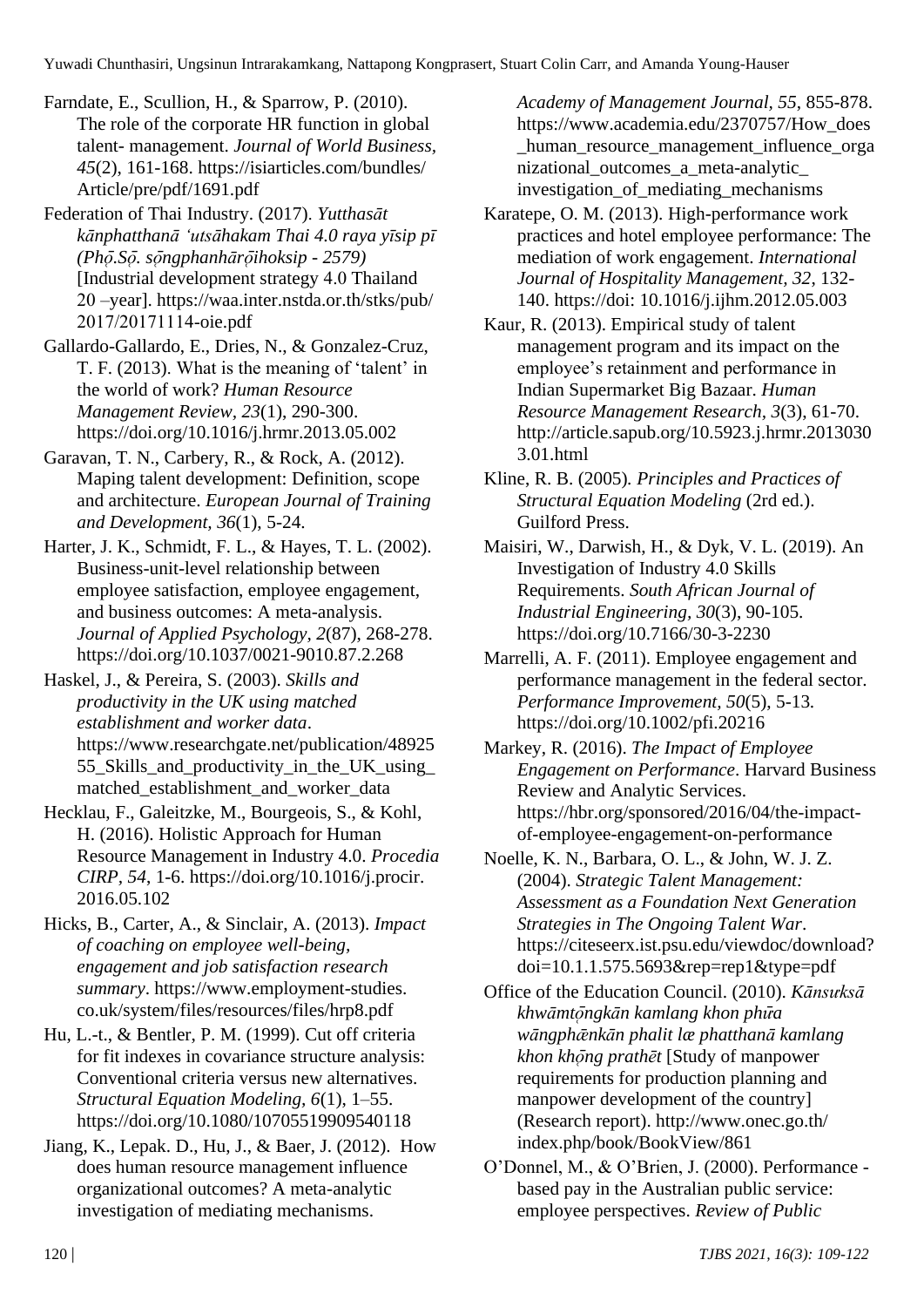*Personnel Administration, 20*(2), 20-34. https://doi.org/10.1177/0734371X0002000203

Onoparatvibool, P., & Tripetch, N. (2014). *Rǣngngān Thai ʻōkāt rư̜̄ kho ̜̄čhamkat nai kānphatthanā ʻutsāhakam kho ̜̄ng prathēt nai kānphatthanā khon phư̜̄a kānphatthanā prathēt Thai* [Thai labors, opportunities or limitations in the country's industrial development for development of individual and country]. https://www.nesdc.go.th/ewt\_w3c/ewt\_dl\_link.p hp?nid=4856

Opatha, H. H. D. N. P. (2015). *Organizational Behavior: The Human Side of Work*. University of SriJayewardenapura. https://www.researchgate.net/publication/28550 7693\_Organizational\_Behaviour\_The\_Human\_ Side\_of\_Work

Passmore, D. L., & Bakker, R. M. (2005). Sampling Strategies and Power Analysis. In R. A. Swanson & E. F. Holtonlll (Eds.). *Research in organization: Foundations and Methods of Inquiry* (pp. 45-56). Barrrett-Koehler Publisher Inc.

Patro, S. C. (2013, December 13-14). *The Impact of Employee Engagement on Organization's Productivity* [Conference session]. 2nd International Conference on Managing Human Resources at the Workplace, Mysore, Karnataka, India. https://www.researchgate.net/ publication/281967834

- Pholphirul, P., & Rukumnuaykit, P. (2017). *Thun manut kap phalit phāp rǣngngān nai ʻutsāhakam Thai* [Research report on human capital and labor productivity in Thai industries] (Research report). http://www.arcmthailand.com/documents/docu mentcenter/30759.pdf
- Phra Brahmagunabhorn (P.A. Payutto). (2010). *Buddhism & The Business World: The Buddhist way to deal with business.* Chandrpen Publishing House.

Ramsay, C. S., & Finney, M. I. (2006). *Employee Engagement at Intuit*. Intuit Inc.

Saks, A. M. (2006). Antecedents and consequences of employee engagement. *Journal of Managerial Psychology, 21*(7), 600-619. https://doi.org/10.1108/02683940610690169

Sarangi, S., & Vats, A. (2015). Role of emotional intelligence on employee engagement: A study among Indian professionals international. *Journal of Business Management, 10*(6), 224- 233. https://doi.org/10.5539/ijbm.v10n6p224

- Schmidt, F. L., & Hunter, J. E. (1998). The validity and utility of selection methods in personnel psychology: Practical and theoretical implications of 85 years of research findings. *Psychological Bulletin, 124*(2), 262-274. https://doi.org/10.1037/0033-2909.124.2.262
- Scottish Government Social Research. (2008). *Skills Utilization Literature Review*. Education Analytical Services, Life Long Learning Research, Scottish Government. https://dera.ioe.ac.uk/9416/1/0075479.pdf
- Sekiguchi, T. (2004). Person-organization fit and person-job fit in employee selection: A review of the literature*. Osaka Kaidai Ronshu, 54*(6), 179-194. https://www.i-repository.net/il/user\_ contents/02/G0000031Repository/repository/kei daironshu\_054\_006\_179-196.pdf
- SHRM Foundation. (2012). *Employee Engagement: Your Competitive Advantage*. https://www.shrm.org/resourcesandtools/businesssolutions/documents/engagement%20briefingfinal.pdf
- Singh, S., Darwish, T. K., Costa, A. C., & Anderson, N. (2012). Measuring HRM and organizational performance, concepts, issues, and framework. *Management Decision, 50*(4), 651-667. https://doi.org/10.1108/00251741211220282

Silzer, R., & Church, A. H. (2010). *Identifying and assessing high-potential talent: Current organizational practices.*  https://www.researchgate.net/publication/29182 0154\_Identifying\_and\_assessing\_highpotential\_talent\_Current\_organizational\_practices

- SMEs Promotion. (2015). Sasawa rap mop nayobāi *songsœ̜̄m SMEs phro ̜̄m dœ̜̄nnā ngān pī so ̜̄ngphan hāro ̜̄ihāsipkāo.* [Office of SMEs Promotion receive the policy to promote SMEs, ready to move forward in 2016]. https://www.smethai landclub.com/news-5163-id.html
- Sorat, T. (2016). *ʻUtsāhakam 4.0: Kān patiwat ʻutsāhakam mai hǣng ʻanākhot* [Industry 4.0: *The new industrial revolution in the future*]. http://www.tanitsorat.com/v2/showcontent.php? id=1071

Stoker, J. I. (2008). Effects of team tenure and leadership in self-managing teams. *Personnel Review, 37*(5), 564– 582. https://www.emerald.com/insight/content/doi/10 .1108/00483480810891682/full/html

Tasley, C. (2011). *What do we mean by the term "talent'' in talent management?*.